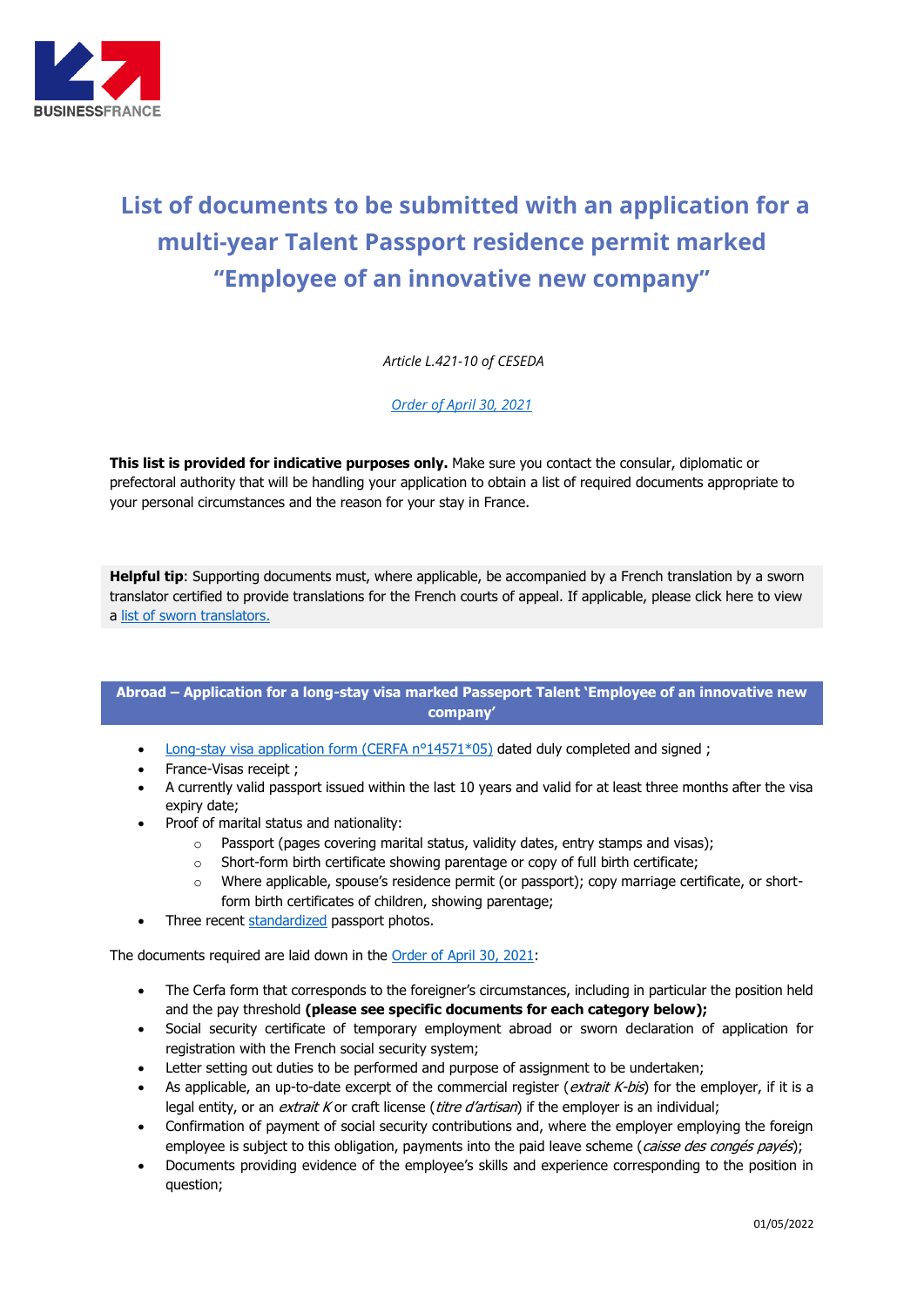• Where applicable, a letter appointing a legal entity or an individual established in France to complete the required administrative formalities in the applicant's name and on their behalf.

Employees must also provide the following supporting documents with their application:

- Form [CERFA n°15614\\*04](https://www.service-public.fr/particuliers/vosdroits/R46144), setting out elements of the employment contract;
- An employment contract for more than three months with an innovative new company showing gross annual pay of at least 2 times the statutory national minimum wage (SMIC), i.e. **€39,494** as of May 1,  $2022$
- Any document establishing that the employer is recognized as an [innovative new company](https://www.legifrance.gouv.fr/affichCodeArticle.do?cidTexte=LEGITEXT000006069577&idArticle=LEGIARTI000006302407&dateTexte=&categorieLien=cid) and providing evidence of a direct relationship between the position in question and the company's research and development project.

## **In France – Application for a residence permit marked Passeport Talent 'Employee of an innovative new company'**

- A currently valid passport issued within the last 10 years and valid for at least three months after the visa expiry date;
- Long-stay visa marked 'Passeport Talent' or VLS-TS marked 'Passeport Talent' or currently valid residence permit;
- Proof of marital status and nationality:
	- o Passport (pages covering marital status, validity dates, entry stamps and visas);
	- $\circ$  Short-form birth certificate showing parentage or copy of full birth certificate;
	- o Where applicable, spouse's residence permit (or passport); copy marriage certificate, or shortform birth certificates of children, showing parentage;
- Proof of address dated within the last six months (or, failing that, certificate of accommodation provided by a private individual or a hotel);
- Three recent [standardized](http://www.diplomatie.gouv.fr/fr/IMG/pdf/Normes_des_photos_visas_-_exemples.pdf) passport photos;
- Proof of payment of the tax on the residence permit and the stamp duty payable upon issue of the permit.

The documents required are laid down in the [Order of April](https://www.legifrance.gouv.fr/jorf/id/JORFTEXT000043466864) 30, 2021:

- The Cerfa form that corresponds to the foreigner's circumstances, including in particular the position held and the pay threshold **(please see specific documents for each category below);**
- Social security certificate of temporary employment abroad or sworn declaration of application for registration with the French social security system;
- Letter setting out duties to be performed and purpose of assignment to be undertaken;
- As applicable, an up-to-date excerpt of the commercial register (extrait K-bis) for the employer, if it is a legal entity, or an *extrait K* or craft license (*titre d'artisan*) if the employer is an individual;
- Confirmation of payment of social security contributions and, where the employer employing the foreign employee is subject to this obligation, payments into the paid leave scheme (*caisse des congés payés*);
- Documents providing evidence of the employee's skills and experience corresponding to the position in question;
- Where applicable, a letter appointing a legal entity or an individual established in France to complete the required administrative formalities in the applicant's name and on their behalf.

Employees must also provide the following supporting documents with their application:

- Form [CERFA n°15614\\*04,](https://www.service-public.fr/particuliers/vosdroits/R46144) setting out elements of the employment contract;
- An employment contract for more than three months with an innovative new company showing gross annual pay of at least 2 times the statutory national minimum wage (SMIC), i.e. €**39,494** as of May 1, 2022;